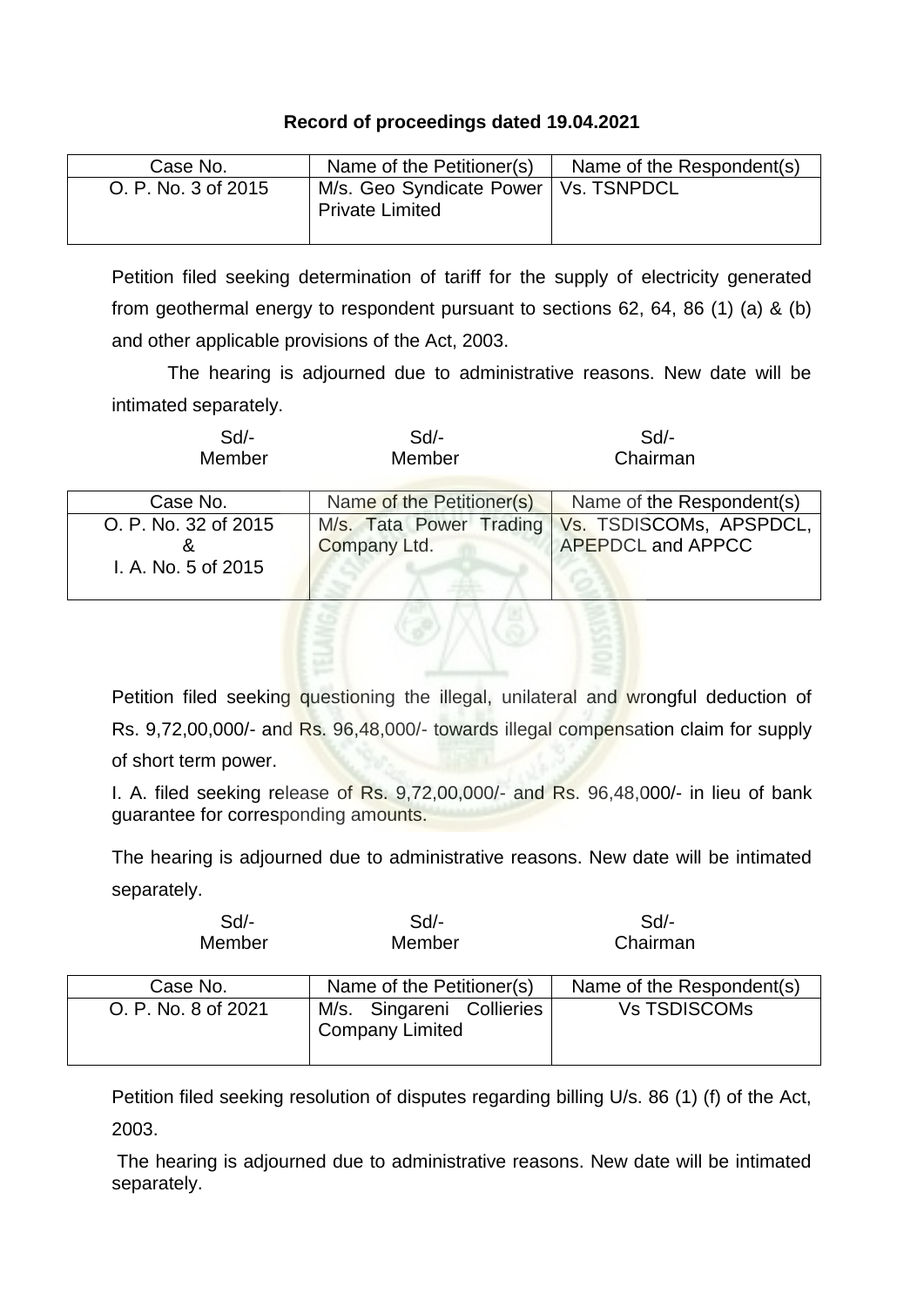| Sd<br>Member         | $Sd$ -<br>Member          | $Sd$ -<br>Chairman             |
|----------------------|---------------------------|--------------------------------|
| Case No.             | Name of the Petitioner(s) | Name of the Respondent(s)      |
| O. P. No. 3 of 2021  | M/s. REI Power Bazaar     | Vs TSTRANSCO,                  |
|                      | Private Ltd.              | <b>TSDISCOMs &amp; TSGENCO</b> |
| I. A. No. 29 of 2017 |                           |                                |
|                      |                           |                                |

Petition filed seeking to establish power market (power exchange) in the State of Telangana u/s 86 (1) (k) r/w section 66 of the Act, 2003.

I. A. filed seeking to receive additional documents for consideration of the original petition.

The hearing is adjourned due to administrative reasons. New date will be intimated separately.

| Sd<br>Member         | $Sd$ -<br>Member          | Sd<br>Chairman             |
|----------------------|---------------------------|----------------------------|
| Case No.             | Name of the Petitioner(s) | Name of the Respondent(s)  |
| O. P. No. 70 of 2018 | M/s. Sugna Metals Limited | Vs. TSSPDCL & its officers |

Petition filed seeking directions to readjust the open access demand and to punish the licensee for not refunding the excess amount collected towards charges.

| $Sd$ - | Sd     | Sd/-     |
|--------|--------|----------|
| Member | Member | Chairman |

| Case No.                                     | Name of the Petitioner(s) | Name of the Respondent(s)                    |
|----------------------------------------------|---------------------------|----------------------------------------------|
| O. P. No. 20 of 2016<br>I. A. No. 13 of 2016 | M/s. Sugna Metals Limited | Vs. DE (Operation) TSSPDCL<br>& its officers |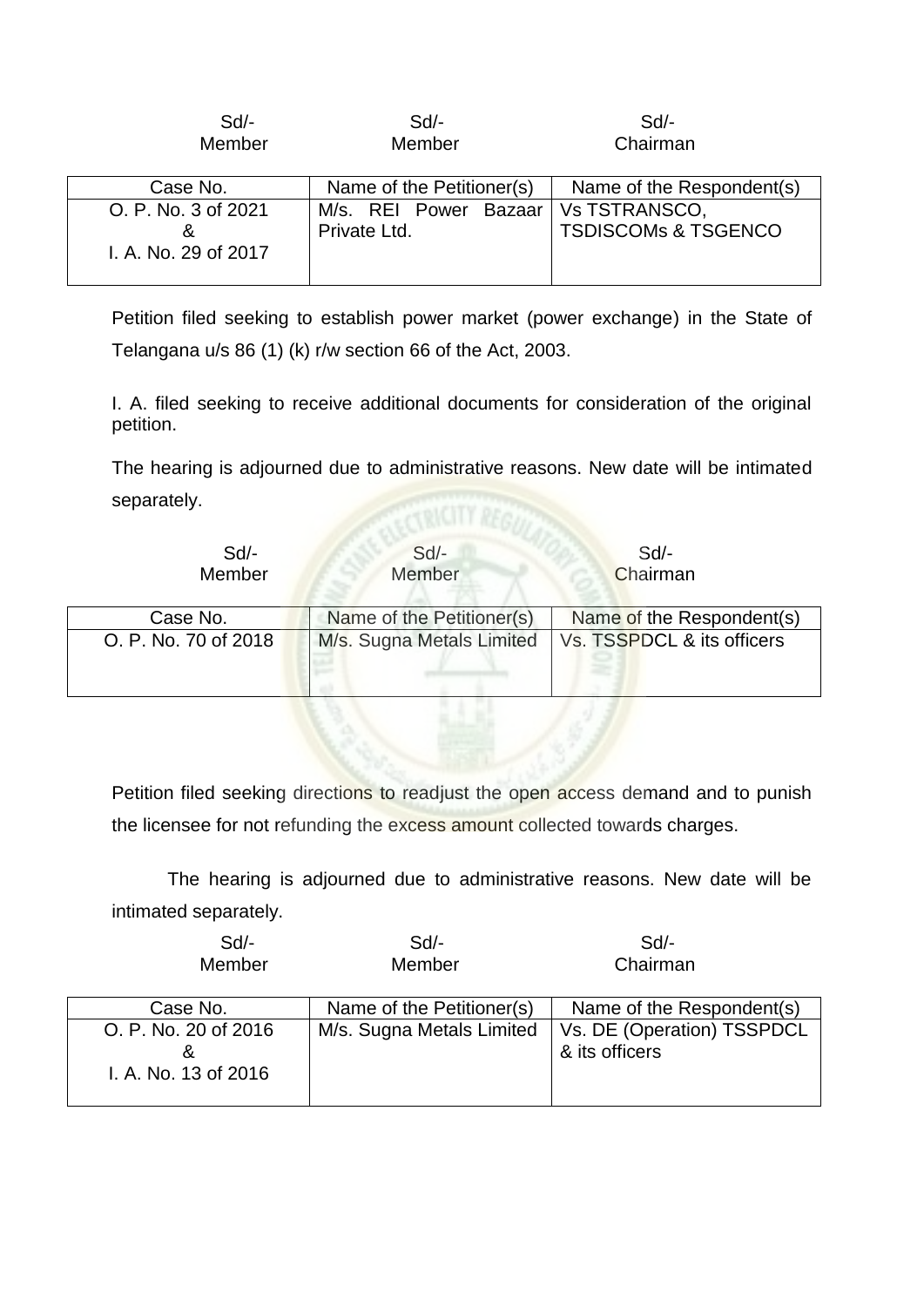Petition filed questioning the action of DISCOM in not implementing the order of the CGRF and to punish the licensee U/s 142 of the Act, 2003.

I. A. filed seeking interim orders not to disconnect the power supply pending disposal of the original petition.

The hearing is adjourned due to administrative reasons. New date will be intimated separately.

| $Sd$ -<br>Member     | $Sd$ -<br>Member          | Sd<br>Chairman                                            |
|----------------------|---------------------------|-----------------------------------------------------------|
| Case No.             | Name of the Petitioner(s) | Name of the Respondent(s)                                 |
| O. P. No. 27 of 2016 | M/s. Sugna Metals Limited | Vs. DE (O) Vikarabad<br><b>TSSPDCL &amp; its officers</b> |

Petition filed questioning the action of DISCOM in not implementing the order of the CGRF and to punish the licensee U/s 142 of the Act, 2003.

The hearing is adjourned due to administrative reasons. New date will be intimated separately.

| $Sd$ -<br>Member                                | $Sd$ -<br>Member                | $Sd$ -<br>Chairman                                                                       |
|-------------------------------------------------|---------------------------------|------------------------------------------------------------------------------------------|
| Case No.                                        | Name of the Petitioner(s)       | Name of the Respondent(s)                                                                |
| R. P. (SR) No. 4 of 2019<br>O. P. No. 8 of 2017 | M/s.<br><b>Shree</b><br>Limited | Cement   Vs. TSSPDCL & Vedanta<br>Limited (Previously known as<br>Sesa Sterlite Limited) |

Review petition filed seeking review of the order dated 01.11.2018 passed in O.P. No. 8 of 2017

| $Sd$ -<br>Member     | $Sd$ -<br>Member                                    | Sd<br>Chairman            |
|----------------------|-----------------------------------------------------|---------------------------|
| Case No.             | Name of the Petitioner(s)                           | Name of the Respondent(s) |
| O. P. No. 10 of 2021 | M/s. Medak Solar Projects<br><b>Private Limited</b> | Vs TSTRANSCO & TSSPDCL    |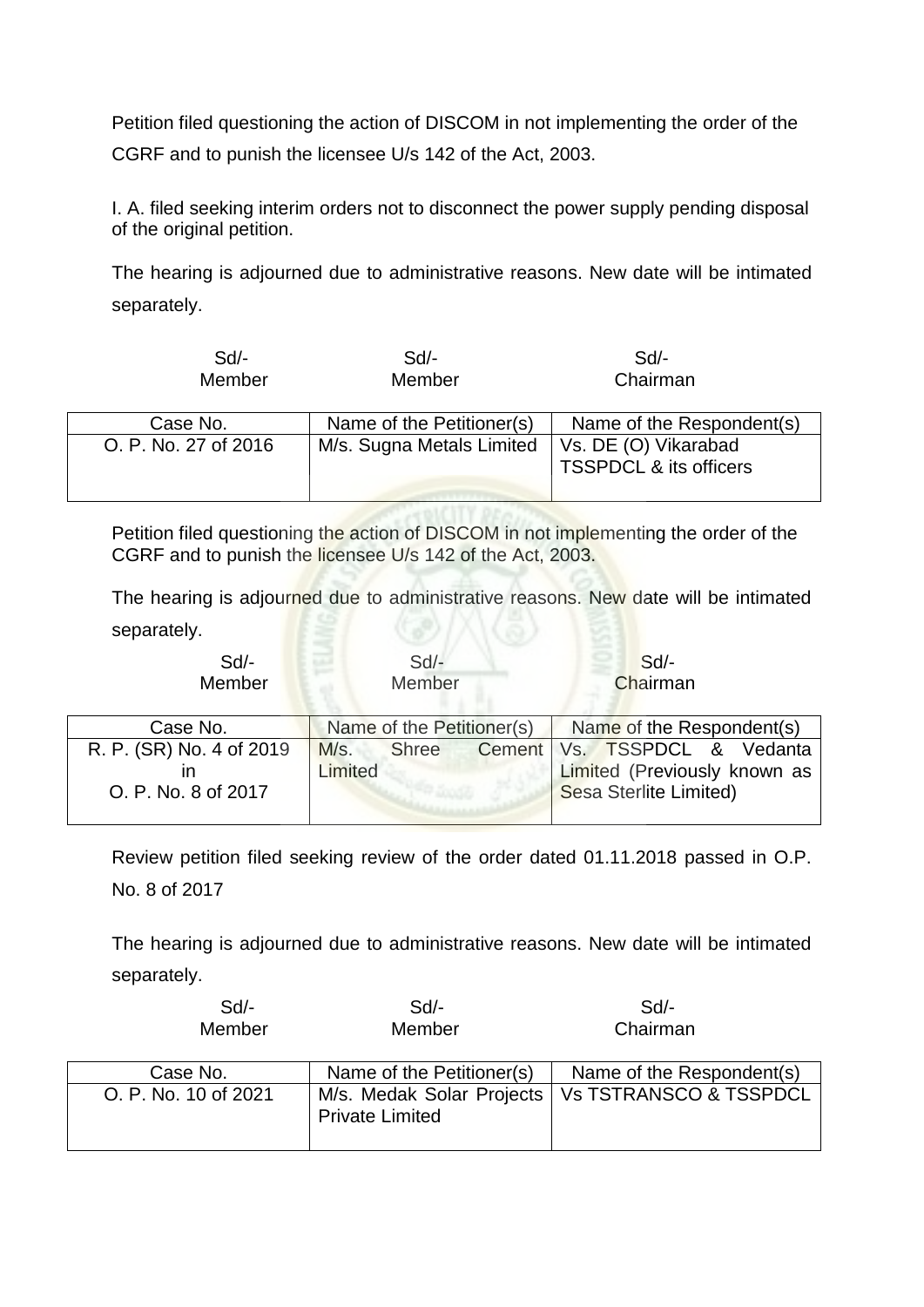Petition filed seeking to punish the respondents for non-compliance of the order dated 02.01.2019 in O. P. No. 46 of 2018 passed by the Commission.

The hearing is adjourned due to administrative reasons. New date will be intimated separately.

| $Sd$ -<br>Member     |      | Sd/-<br>Member                  |       | Sd<br>Chairman            |
|----------------------|------|---------------------------------|-------|---------------------------|
| Case No.             |      | Name of the Petitioner(s)       |       | Name of the Respondent(s) |
| O. P. No. 11 of 2021 | M/s. | <b>Dubbak</b>                   | Solar | Vs TSTRANSCO & TSSPDCL    |
|                      |      | <b>Projects Private Limited</b> |       |                           |

Petition filed seeking to punish the respondents for non-compliance of the order dated 02.01.2019 in O. P. No. 47 of 2018 passed by the Commission.

The hearing is adjourned due to administrative reasons. New date will be intimated separately.

| Sd/-   | $Sd$ - | Sd/-     |  |
|--------|--------|----------|--|
| Member | Member | Chairman |  |

| Case No.             | Name of the Petitioner(s) | Name of the Respondent(s)         |
|----------------------|---------------------------|-----------------------------------|
| O. P. No. 12 of 2021 | M/s. Sarvotham Care       | <b>Vs TSTRANSCO &amp; TSSPDCL</b> |
|                      |                           |                                   |

198 F

Petition filed seeking to punish the respondents for non-compliance of the order dated 02.01.2019 in O. P. No. 61 of 2018 passed by the Commission.

The hearing is adjourned due to administrative reasons. New date will be intimated separately.

| $Sd$ - | $Sd$ -        | $Sd$ -   |
|--------|---------------|----------|
| Member | <b>Member</b> | Chairman |

| Case No.             | Name of the Petitioner(s)                             | Name of the Respondent(s) |
|----------------------|-------------------------------------------------------|---------------------------|
| O. P. No. 72 of 2018 | M/s. Kallam Spinning Mills   Vs. TSDISCOMs<br>Limited |                           |

Petition filed seeking directions to the DISCOMs to procure power from its hydel project.

| Sd/-   | Sd/-   | Sd       |
|--------|--------|----------|
| Member | Member | Chairman |